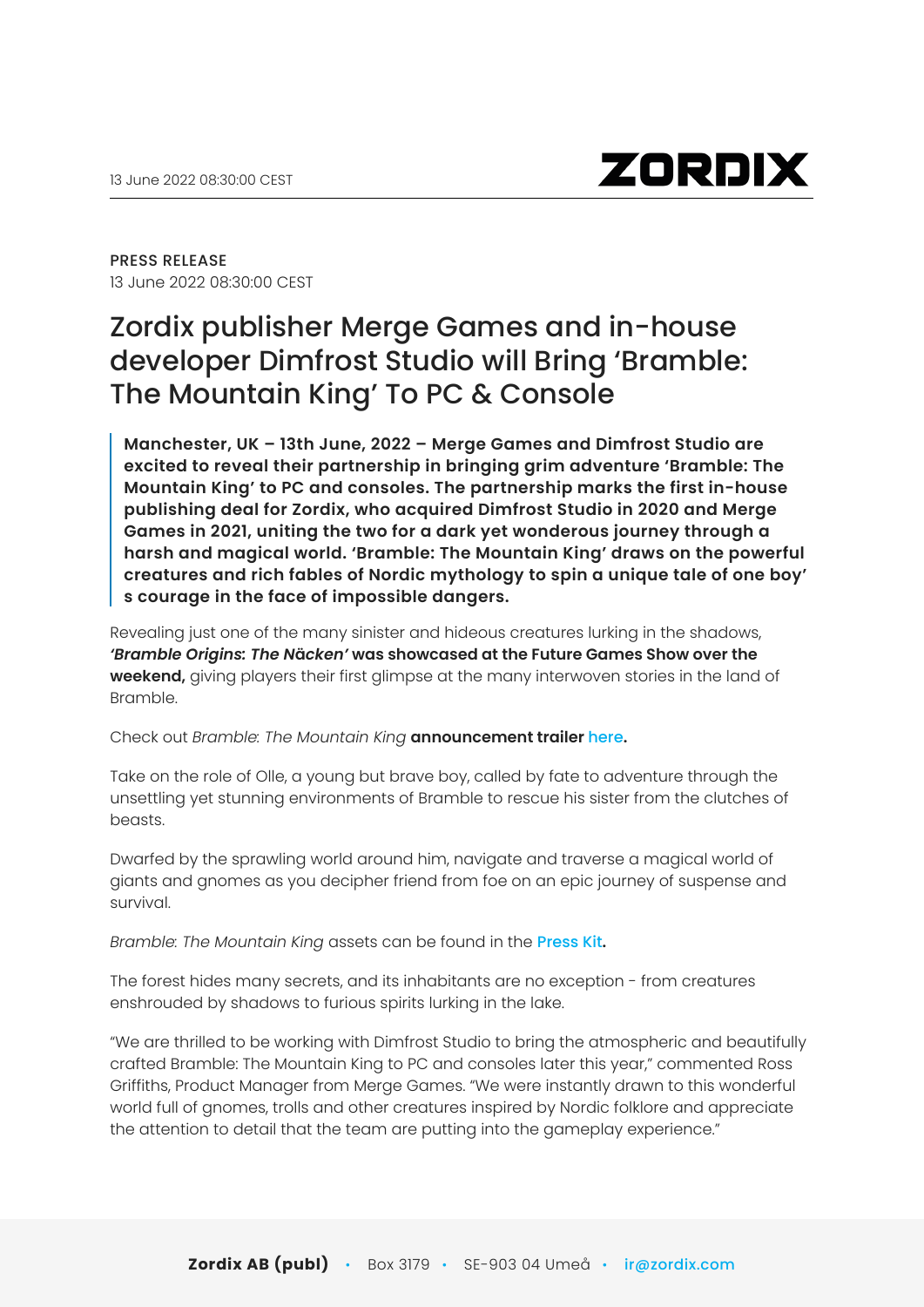

*Bramble: The Mountain King* is in development by Dimfrost Games and will be published by Merge Games. The game is scheduled to release in 2023 for PC and consoles. Fans can Wishlist now on **[Steam](https://store.steampowered.com/app/1623940/Bramble_The_Mountain_King/)**.

To keep up to date on *Bramble: The Mountain King*, please follow the game on [Twitter](https://twitter.com/MergeGamesLtd) and [Instagram](https://www.instagram.com/mergegamesltd/), like Merge Games on [Facebook](https://www.facebook.com/MergeGamesLtd/) and on [Discord](http://discord.gg/mergegames).

#### **About Merge**

Merge Games is a global video game publisher, developer and distributor based in Manchester, UK. The company publishes and distributes games worldwide for PC, consoles and streaming platforms, including Dead Cells, Streets of Rage 4, Spirit of the North, Cloudpunk, Aragami and Alex Kidd in Miracle World DX. Merge is also developing its own survival game, Smalland, in house. In 2021, Merge Games was acquired by Zordix AB (publ). For more information, please visit [www.mergegames.com](http://www.mergegames.com/)

#### **About Dimfrost Studio**

Dimfrost Studio is a team of talented developers based in Norrköping, Sweden. What started as a dream to design games with passion and purpose became a reality in 2017 when the team released its first title, and since then the studio has tripled in size. In 2020, Dimfrost was acquired by Zordix AB (publ) and is currently working on the atmospheric adventure game "Bramble: The Mountain King." With a focus on immersive storytelling and surreal environments, Dimfrost Studio seeks to create memorable experiences within the art of video games.

#### **About Zordix**

Zordix is a multinational development and publishing group dedicated to bringing the highest level of innovation, technology, and creative ambition to the global games market through its growing family of brands. The group currently consists of five studios and four publishers and leverages each entity's unique capabilities and brand identity to deliver influential and entertaining content to gamers worldwide. Dimfrost Studio, Invictus, Mane6, Zordix Racing, and Modus Studios make up the Zordix development branch, while Maximum Games, Merge Games, Modus Games, and Just For Games publish both owned original IP and third-party content across consoles and PC. Headquartered in Umeå, Sweden, Zordix employs over 200 people across offices in the US, Latin America, Sweden, France, UK, and Hungary. Through strategic acquisitions, leveraging its massive global infrastructure, and perpetually seeking artistic and inspired games to bring to market, Zordix continues to scale with the expanding industry.

For more information, visit [www.zordix.com](http://www.zordix.com).